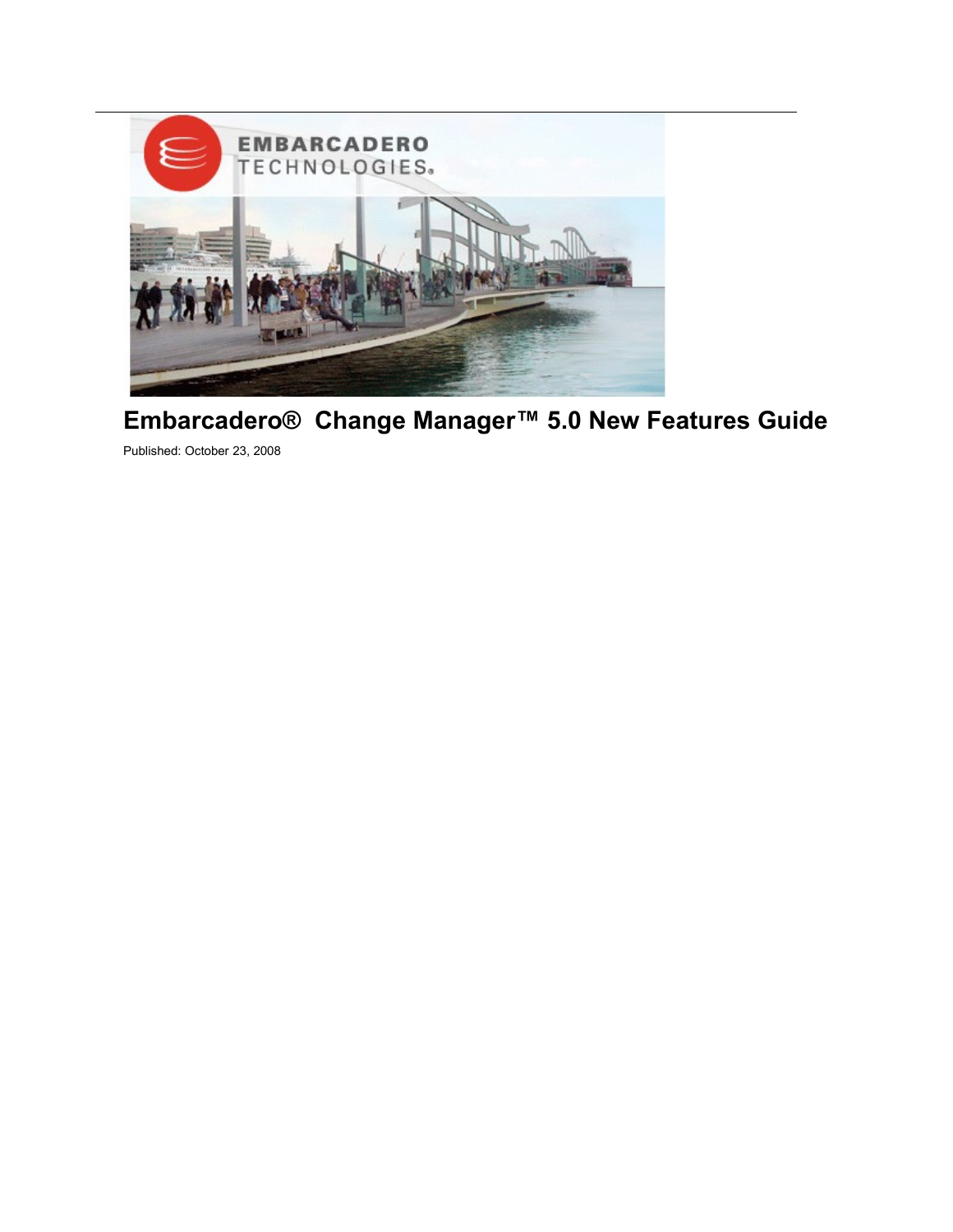# **Contents**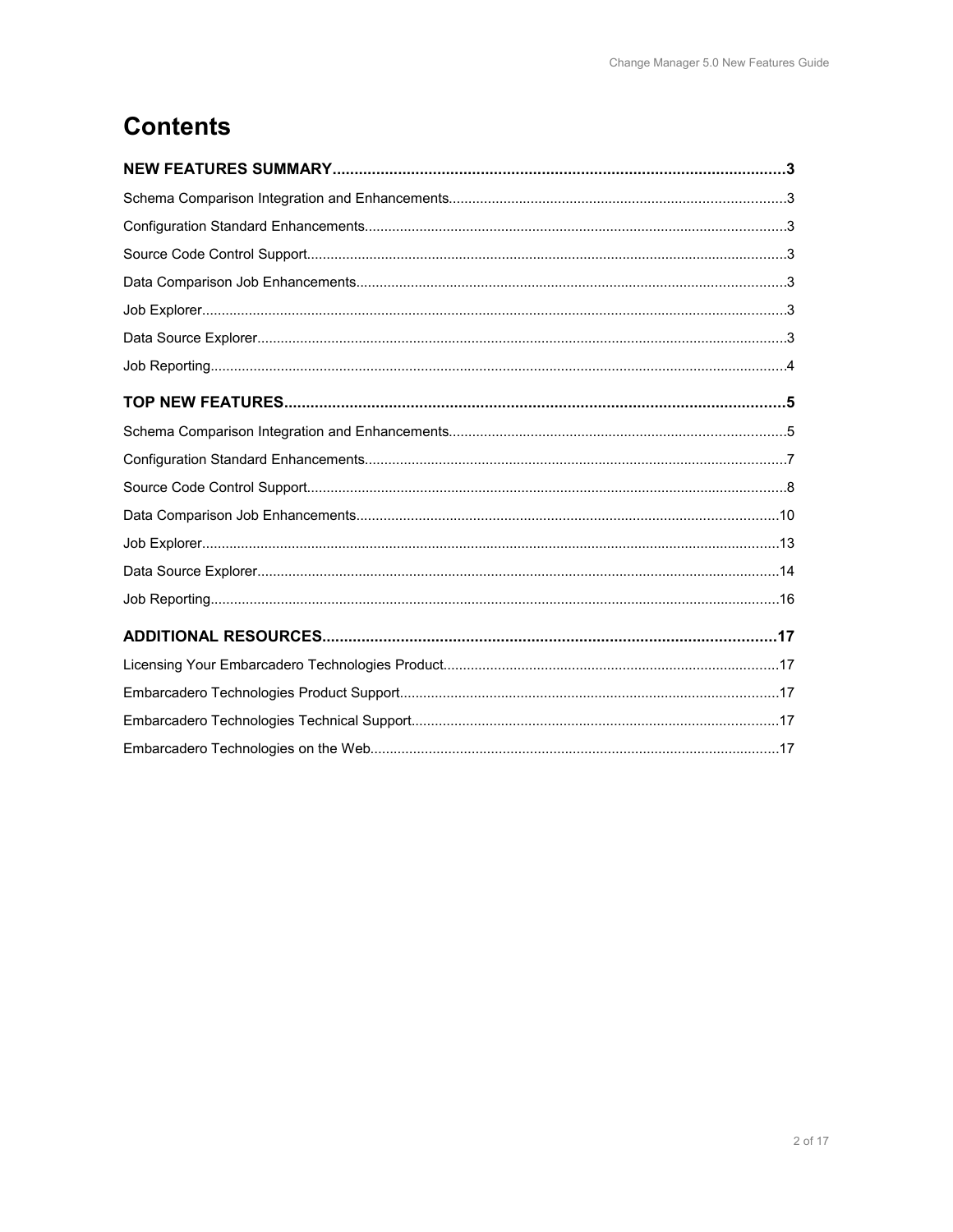# **New Features Summary**

## **Schema Comparison Integration and Enhancements**

Change Manager 5.0 features the complete integration of its schema comparison feature into the application framework. This major interface rework provides an enhanced user experience by providing improvements to versatility, performance, and user comprehension. This includes enhancements to the interface, such as drag and drop functionality when creating jobs, quick type features, and larger editor spaces. Additionally, schema comparison takes advantage of its new framework and offers one-to-many comparison jobs, job history storage, enhanced mapping options, and single step schema refinement.

## **Configuration Standard Enhancements**

**Standards Explorer** has been removed from the application and all configuration standards are now managed via **Project Explorer**. Additionally, static property definitions are no longer associated with a source. They are simply marked as static and stored as independent values. Furthermore, all configuration comparison jobs, archives, and standards now provide more detailed information regarding the platform versions for the source and target DBMS.

## **Source Code Control Support**

Change Manager now supports source code control through compatible source control plug-ins. All data source definitions, jobs, standards, synchronization scripts, and archives can be stored as specified file formats, placed into a repository, and then shared across multiple instances of the application. This feature functions via the Project Explorer, which organizes definition files and stores them in the system. The **Navigator** is then used in conjunction with the source control system to share these files across a development team or project from within the application interface.

## **Data Comparison Job Enhancements**

The data comparison job process has been improved to provide users with greater control over the job comparison and synchronization process. These enhancements include the ability to specify high-level refinement mapping (by database, schema, or owner) prior to the standard refinement process, which automatically filters mapping selections to a more manageable number on the Mapping tab. Additionally, the **Check Rows from Source** and **Check Rows from Target** commands provide a more precise comparison, as they indicate to the process to only examine the rows in one or the other data source of the job. Finally, the table comparison results display includes paging options to optimize loading and browsing times, and also includes the **Show Rows** command, which filters specified rows from the view automatically.

## **Job Explorer**

The **Job Explorer** view replaces **Change Explorer**, and provides an organized list of data, configuration, and schema comparison jobs from which to explore and manage. It includes enhanced interface and organizational functionality which improves comprehension and the ease at which jobs are set up, managed, and viewed.

## **Data Source Explorer**

The **Auto Discover** button on **Data Source Explorer** scans your system for data sources and automatically adds them to the tree. Additionally, the **Import** command enables you to import new data sources from the Windows registry, Eclipse Data Tools Platform (DTP), TOAD, or other instances of Change Manager. Conversely, the **Export** command enables you to store the current definitions catalog in a file for import purposes on other systems.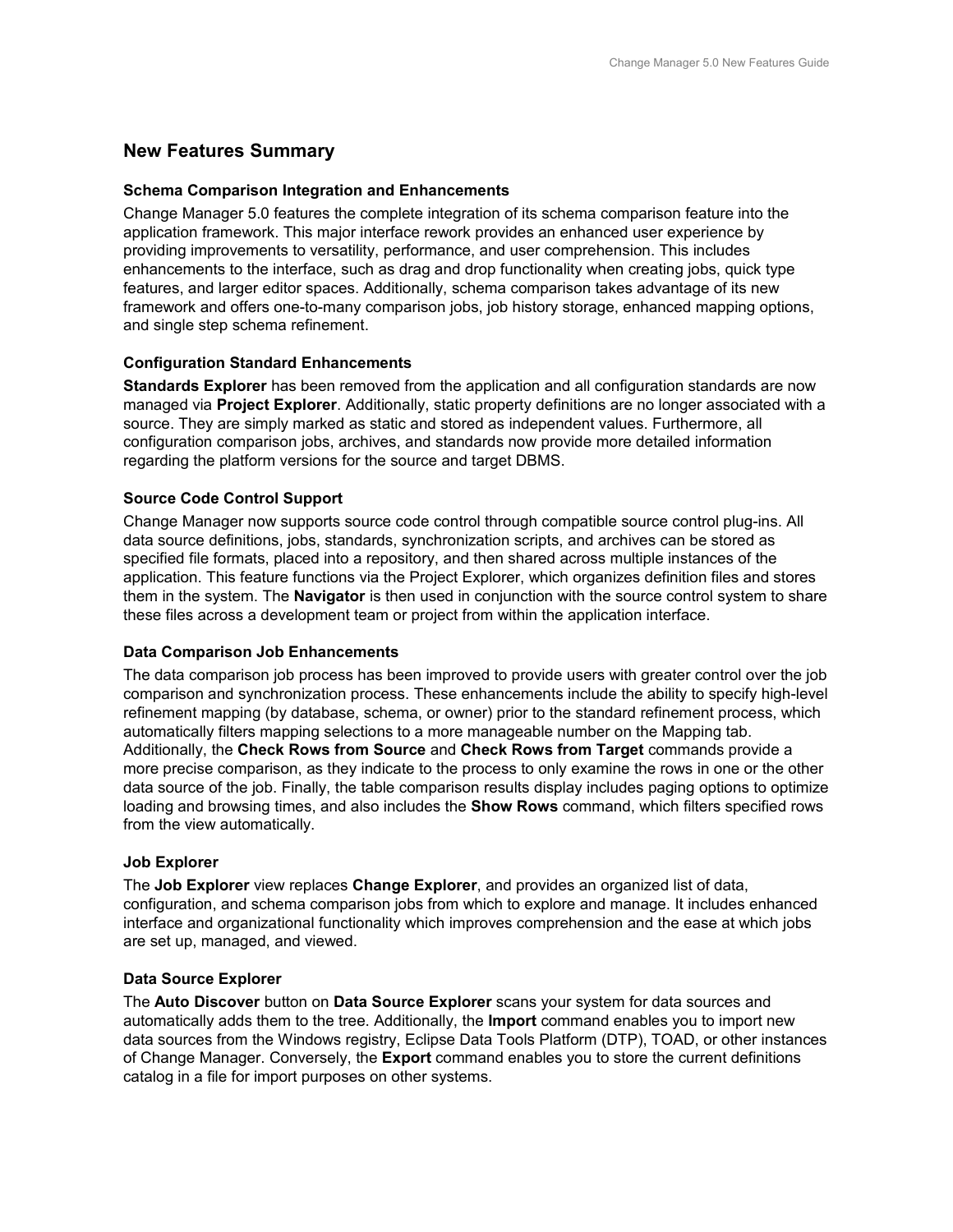# **Job Reporting**

Job reports can now be generated across all modules in XML, PDF, RTF, CSV, and HTML file formats. Additionally, a preview window is provided to view reports prior to saving and distributing them.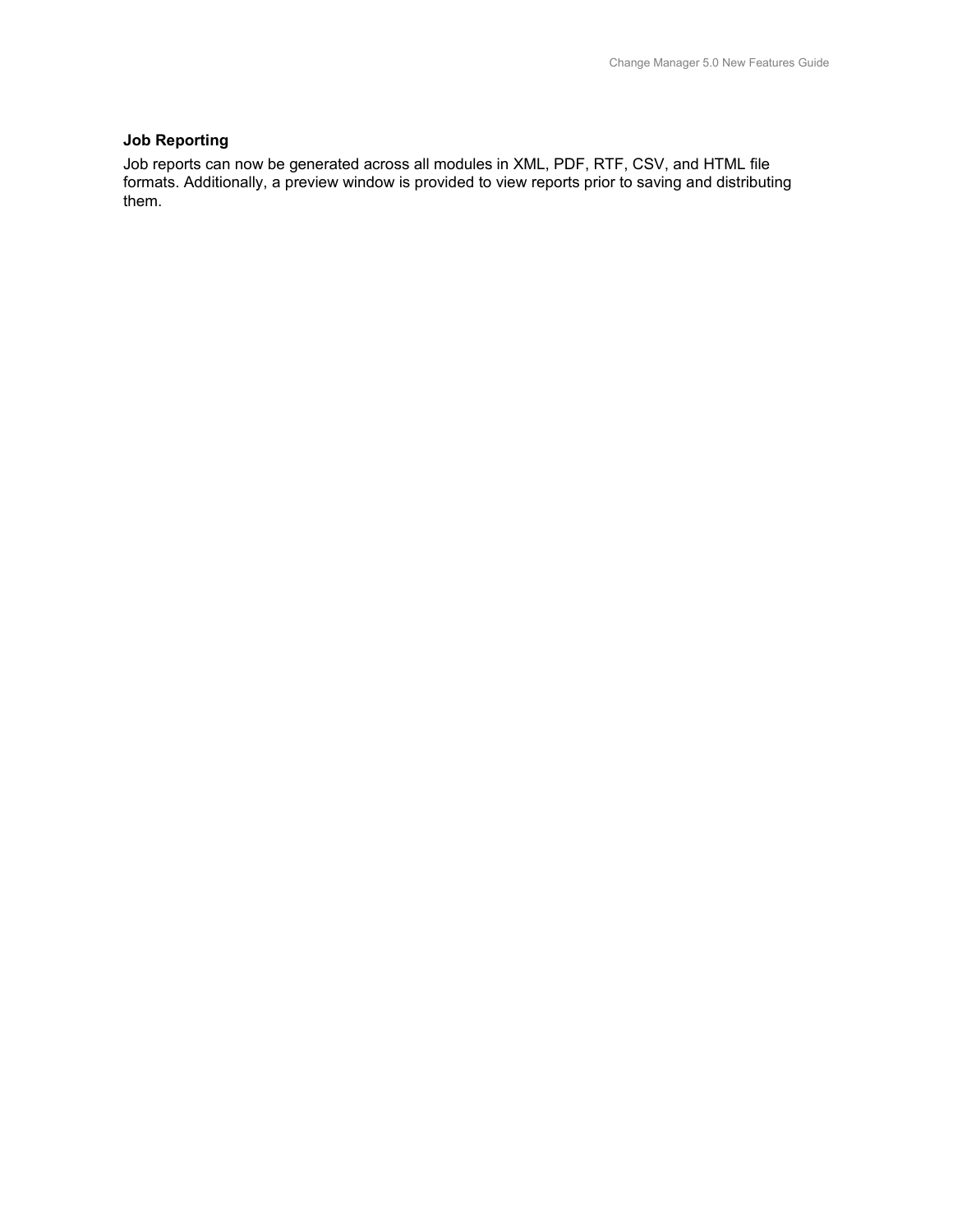# **Top New Features**

## **Schema Comparison Integration and Enhancements**

Schema comparison provides the ability to capture, compare, and synchronize schema in databases and provide reports on comparison jobs to enable the distribution of the information throughout your working environment. In previous versions of Change Manager, schema comparison was not integrated into the interface in the same format as configuration and data comparison. In version 5, the module is fully integrated and provides the same level of versatility, performance, and comprehension offered by the other modules.



*Schema comparison is now fully integrated with Change Manager framework and provides the same level of interface detail as configuration and data comparison functionality.*

The following features and enhancements can be utilized via the new interface for schema comparison:

- Drag and drop functionality when setting up schema comparison jobs and archives.
- Quick type features to find and open jobs.
- Quick type features to find available data sources.
- Single step schema refinement.
- Larger editor spaces.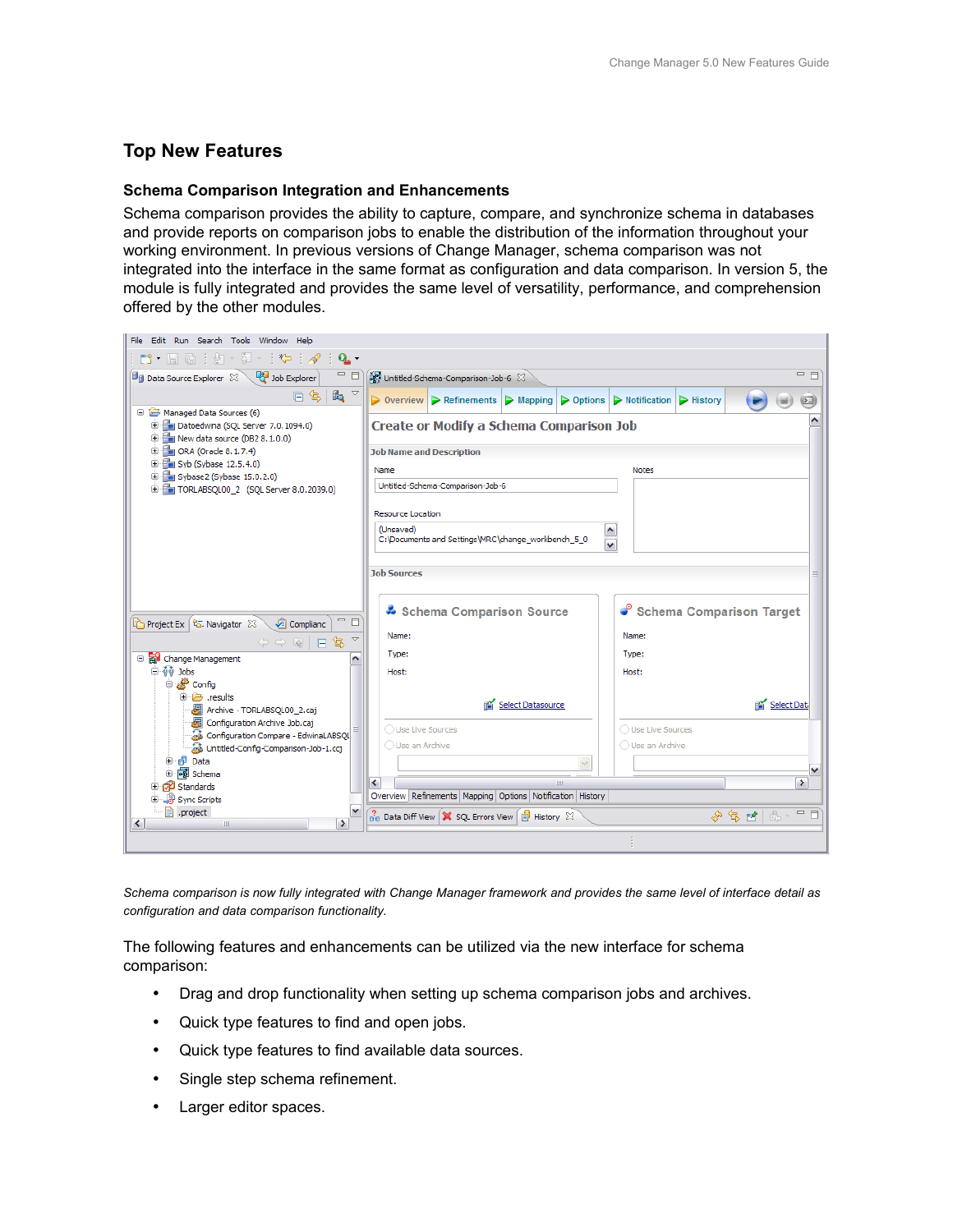- Simultaneous job execution.
- One-to-many option for comparison jobs.
- Job History storage for comparisons and archives saved in the system.

# **To start a schema comparison job**

• Select **File > New > Schema Comparison Job** from the Main Menu.

**To start a schema archive job**

• Select **File > New > Schema Archive Job** from the Main Menu.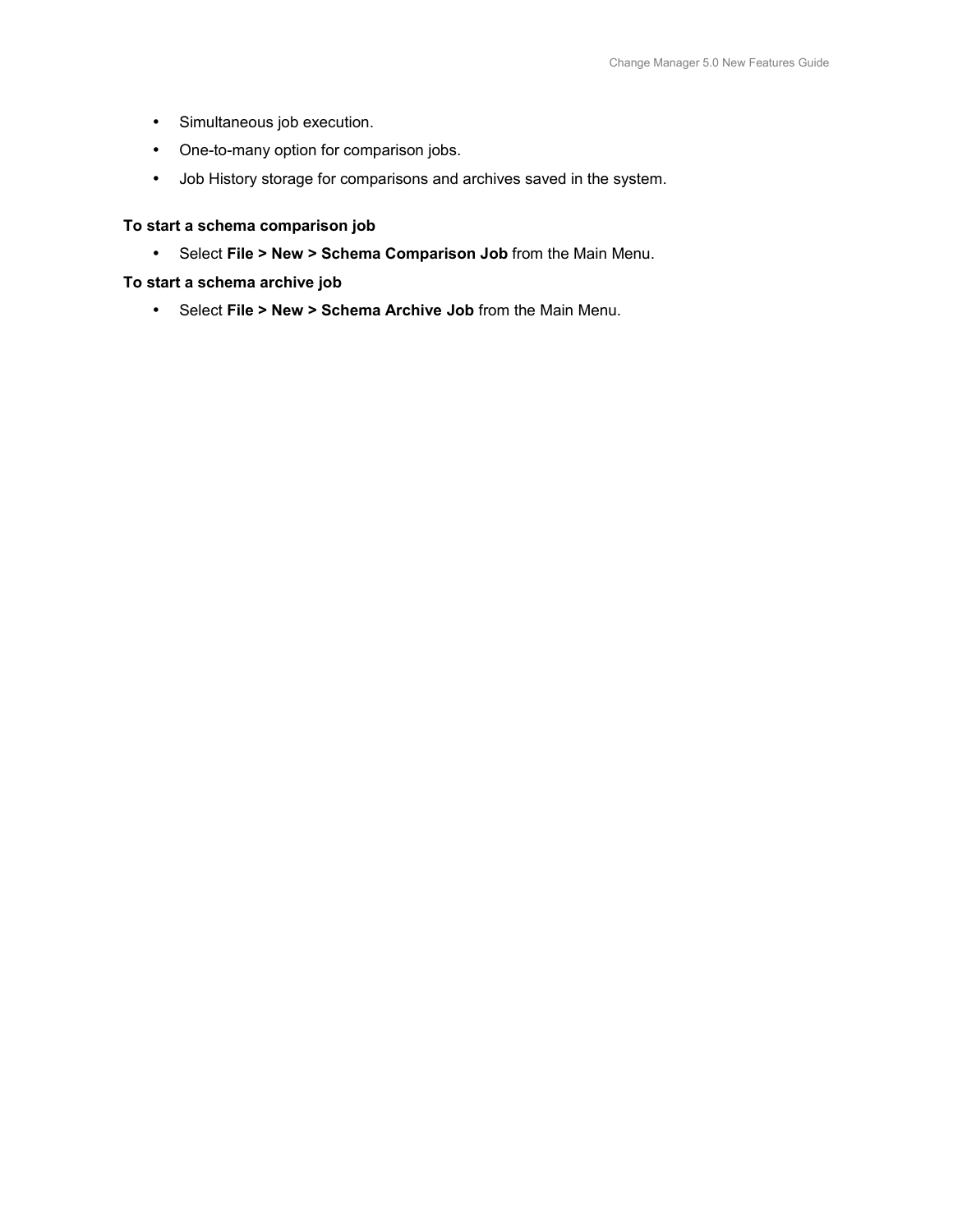## **Configuration Standard Enhancements**

Configuration standards are specific to configuration comparison jobs and were previously stored in **Standards Explorer**. This view has been removed, and all standards are now managed and controlled on the interface via **Project Explorer**.

**Project Explorer** provides a view that organizes jobs, standards, and synchronization scripts into treestructured project folders for management and source control purposes.



*Project Explorer stores configuration standards in a tree for management and source control purposes.*

## **To explore and manage configuration standards**

 Navigate to **Project Explorer** and expand the **Standards** node. All standards that are saved in the system are displayed by standard name. You can open a standard by double-clicking on the job you want to access. Additionally, when using standards in jobs, drag and drop the standard from **Project Explorer** into the appropriate source or target box.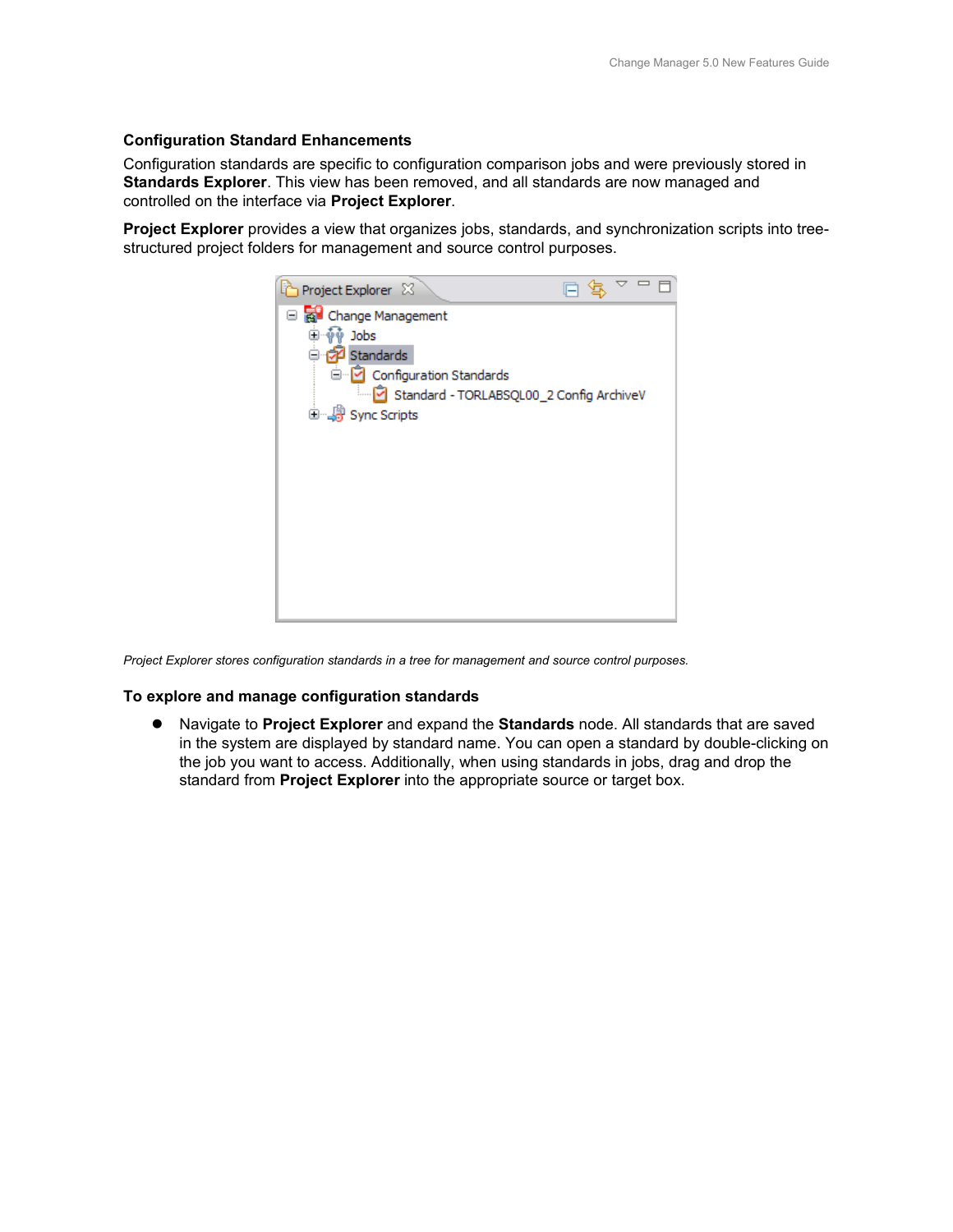## **Source Code Control Support**

Change Manager files can now be integrated and shared with source control systems such as Concurrent Versions System (CVS).

These systems provide a repository for project files and are aimed specifically at team programming and resource sharing by multiple people working in the environment. Most source control systems also provide versioning, and Change Manager supports this feature as well.

Source control is managed in the **Navigator**, a new view that provides a directory tree of XML files generated whenever a comparison job, standard, or archive is created or modified in Change Manager that contain definition values of the specified element. If a source control system has been implemented, these files share a common repository, and individuals working in Change Manager can store, update, and view files created by other members of the team.



*The Navigator View provides quick access to all definition files in the system for use with source control systems when sharing files across a team of administrators and/or developers.*

## **To utilize Source Control System features in Change Manager**

Change Manager can be integrated with source control systems such as Concurrent Versions System (CVS) and Visual Source Safe (VSS).

Source control systems provide a repository for project files and are aimed specifically at team programming environments where developers can work on the same code simultaneously and merge it as needed. Most source control systems provide versioning as well, which provides backup instances of code when development regression is required.

Typically, a source control system repository and its associated files are updated by individual members of a development team as they add and modify files in the project. Work is shared in this manner as the project evolves, and the latest work is always available in a given project as individuals can update files from the specified Change Manager directory to the branch repository and vice-versa.

The Navigator provides an interface for accessing these files in the Change Manager development environment. Job files and archive versions are stored as XML files and synchronization scripts are stored as text, in a specified directory for the purpose of sharing them in some manner of third-party source control system.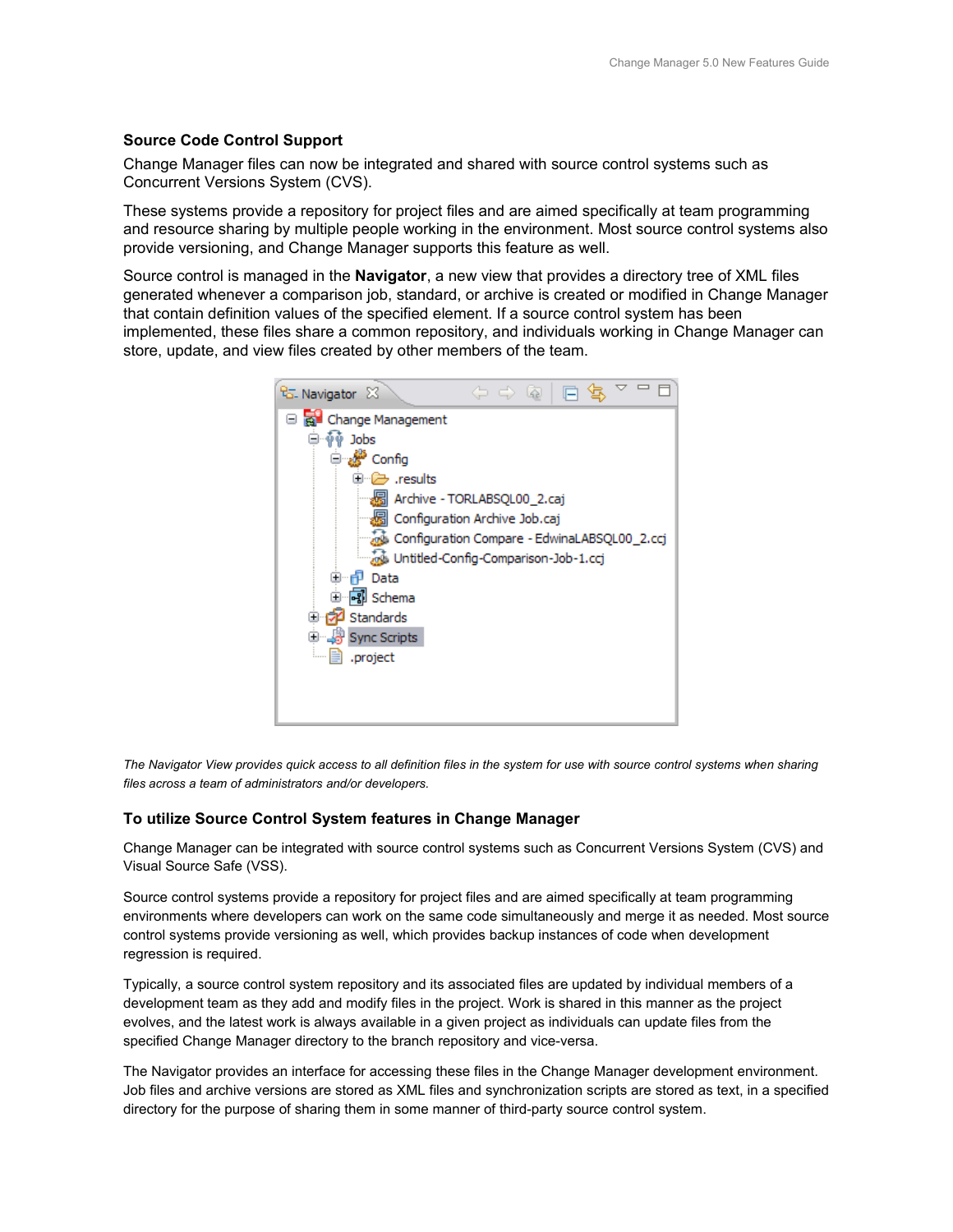For more information regarding the implementation of source control systems, as well as the client and tool application software and how it integrates with Change Manager (built on the Eclipse platform framework for source sharing and version control systems), consult the third-party documentation provided with these plug-ins and/or applications.

All source code control actions much be manually performed.

**Note:** Change Manager 5.0 is built on the Eclipse 3.3 framework. Consequently, any source code control plug-in designed to work with Eclipse 3.3 can also be implemented in Change Manager 5.0.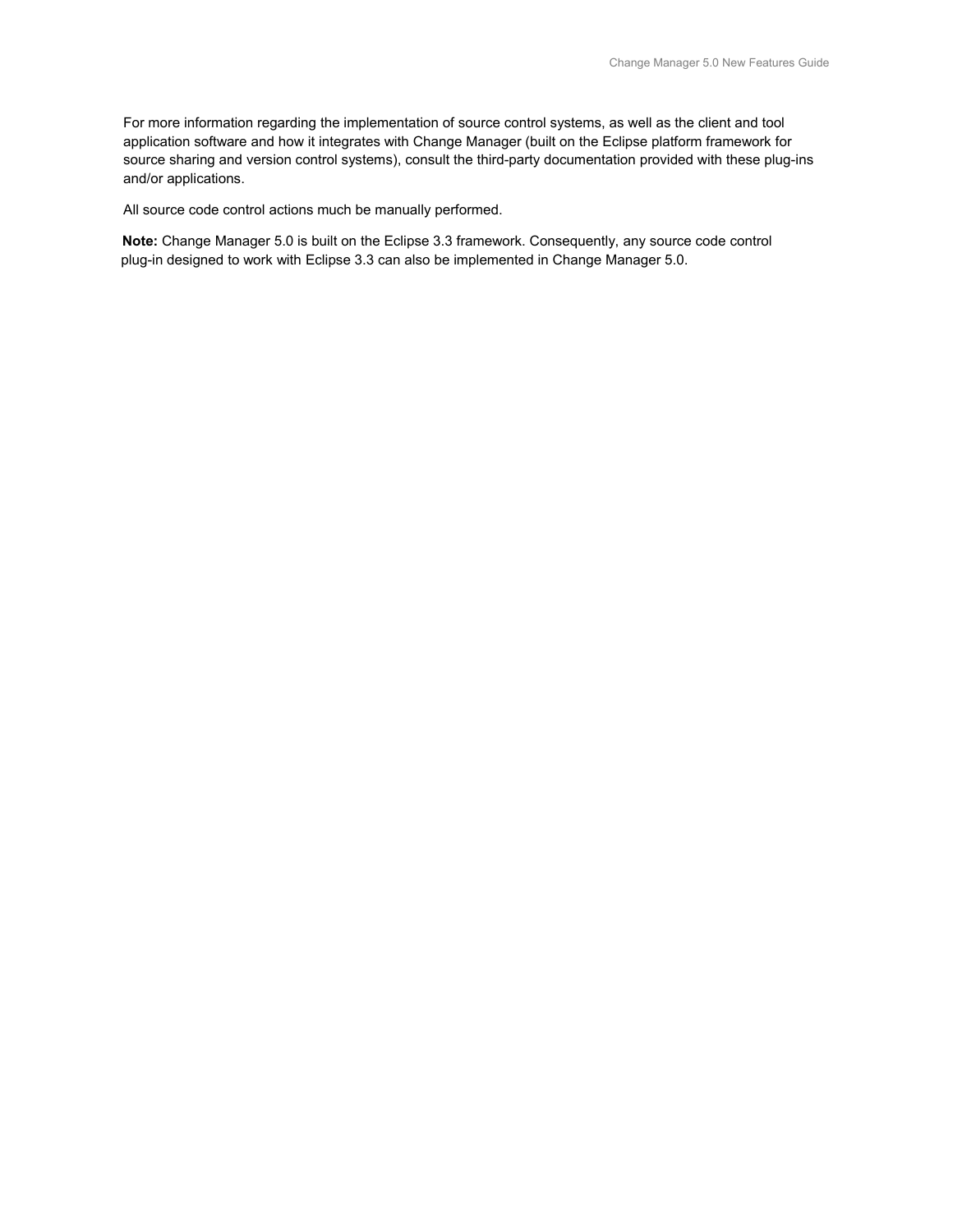## **Data Comparison Job Enhancements**

Data comparison jobs provide the ability to compare the data repositories of two specified data sources at the table and row levels. In Change Manager 5.0, the job creation process has been enhanced to provide more comprehensive results, as well as supply users with additional options for fine tuning the job process.

This includes:

- A high-level refinement mapping option that enables users to select a database, schema, or owner prior to entering the lower-level refinement process.
- New job execution and result options, including source/target row specification when running a comparison job, and paging options when viewing the results.

| nd Untitled-Data-Comparison-Job-2 23      |                                                  |                                        | $\qquad \qquad \Box$            |  |  |  |
|-------------------------------------------|--------------------------------------------------|----------------------------------------|---------------------------------|--|--|--|
| $\triangleright$ Overview                 |                                                  | > Options   > Mapping   > Notification |                                 |  |  |  |
|                                           | <b>in Create or Modify a Data Comparison Job</b> |                                        |                                 |  |  |  |
| <b>Job Name and Description</b>           |                                                  |                                        |                                 |  |  |  |
| Name                                      |                                                  |                                        | <b>Notes</b>                    |  |  |  |
| Untitled-Data-Comparison-Job-2            |                                                  |                                        |                                 |  |  |  |
| Resource Location                         |                                                  |                                        |                                 |  |  |  |
| (Unsaved)<br>C:\Documents and             |                                                  |                                        |                                 |  |  |  |
| <b>Job Sources</b>                        |                                                  |                                        |                                 |  |  |  |
| Data Comparison Source                    |                                                  |                                        | <b>C</b> Data Comparison Target |  |  |  |
| Name:                                     |                                                  |                                        | Name:                           |  |  |  |
| Type:                                     |                                                  |                                        | Type:                           |  |  |  |
| Host:                                     |                                                  |                                        | Host:                           |  |  |  |
|                                           | Select Datasource                                |                                        | Select Datasource               |  |  |  |
|                                           |                                                  | ٧                                      | ٧                               |  |  |  |
| ≺                                         |                                                  | $\  \varphi \ $                        | ⋗                               |  |  |  |
| Overview Options   Mapping   Notification |                                                  |                                        |                                 |  |  |  |

*The Data Comparison Job Editor provides a number of new options, including high-level mapping refinement and new execution and results parameters.*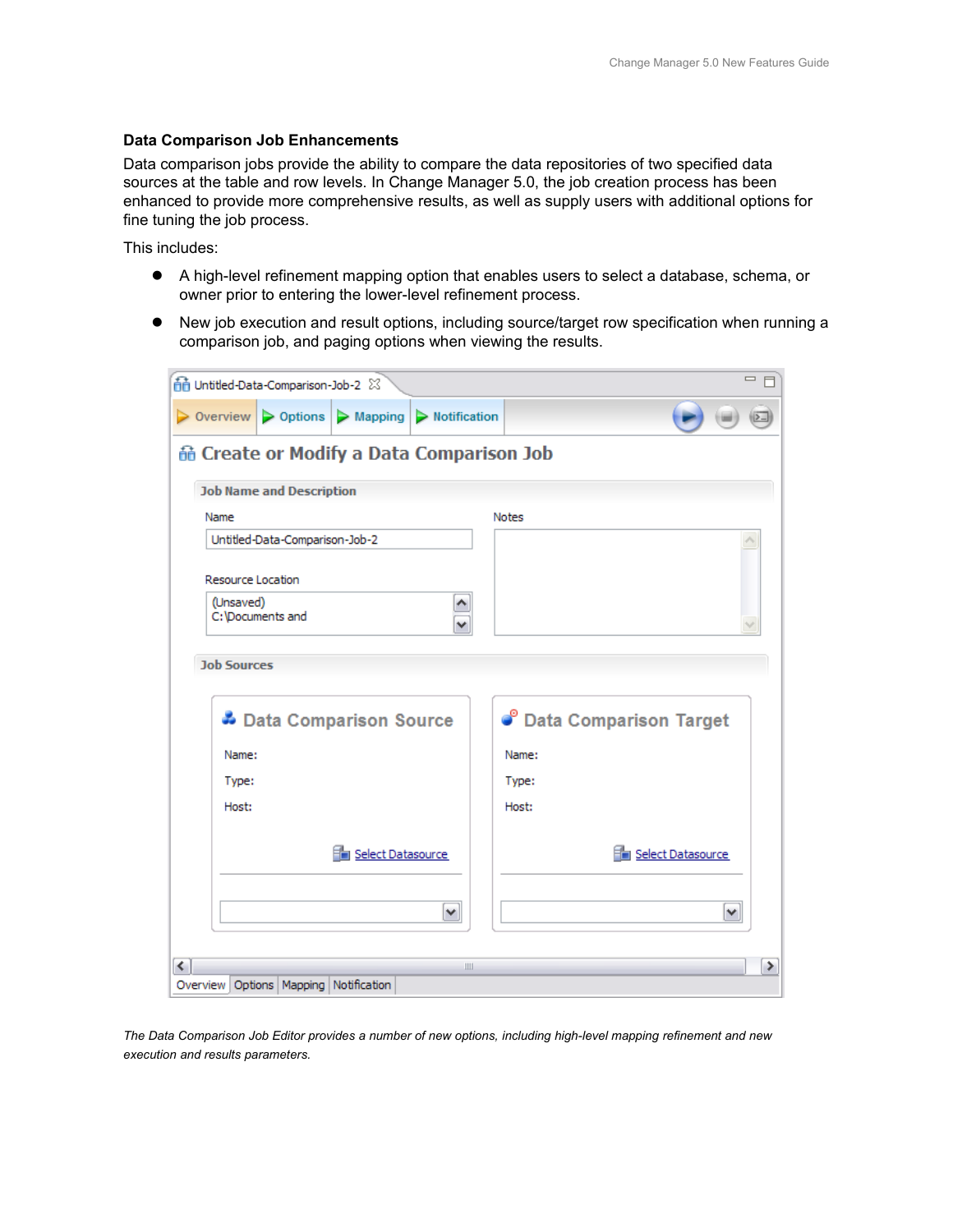# **High-Level Mapping Refinements**

On the **Overview** tab of the Data Comparison Job Editor, drop down menus have been added to the **Source** and **Target** boxes.

When you specify a source or target data source in these boxes and click the drop down, the menu populates with the owners, databases, or schema of the data source (depending on the platform). Choose an item from the list provided to specify mapping at a high-level. When selected, the lowerlevel selections on the **Mapping** tab are automatically filtered to reflect your higher level choice.

|               | Data Comparison Source     |
|---------------|----------------------------|
|               | Name: <b>Datoedwina</b>    |
|               | Type: Microsoft SQL Server |
|               | Host: Datoedwina1          |
|               | Change Datasource          |
| Databases:    |                            |
| All Databases |                            |

*The drop down menu provided beneath the Source and Target comparison boxes enables you to select an owner, schema, or database to filter out mapping objects at a higher level than the Mapping tab provides.*

## **New Job Comparison Options**

On the **Options** tab of the Data Comparison Job Editor, two new options are provided in the **Comparison Options** section:

- **Check Rows from Source**
- **Check Rows from Target**

The **Check Rows from Source** option enables you to specify that the job process will examine the rows that exist in the source tables, while the **Check Rows from Target** option specifies that the job process will examine the rows in the target tables.

If you de-select either of these options, the rows on the specified data source will not be included in the comparison, enabling you to define static comparisons between the two data sources.

#### Check rows from source

Check rows that exist in source tables. If this option is unchecked, the rows that only exist on the source tables won't be included in the results.

#### Check rows from target

Check rows that exist in target tables. If this option is unchecked, the rows that only exist on the target tables won't be included in the results.

*The Comparison Options selection panel includes two new options: Check Rows from Source and Check Rows from Target.*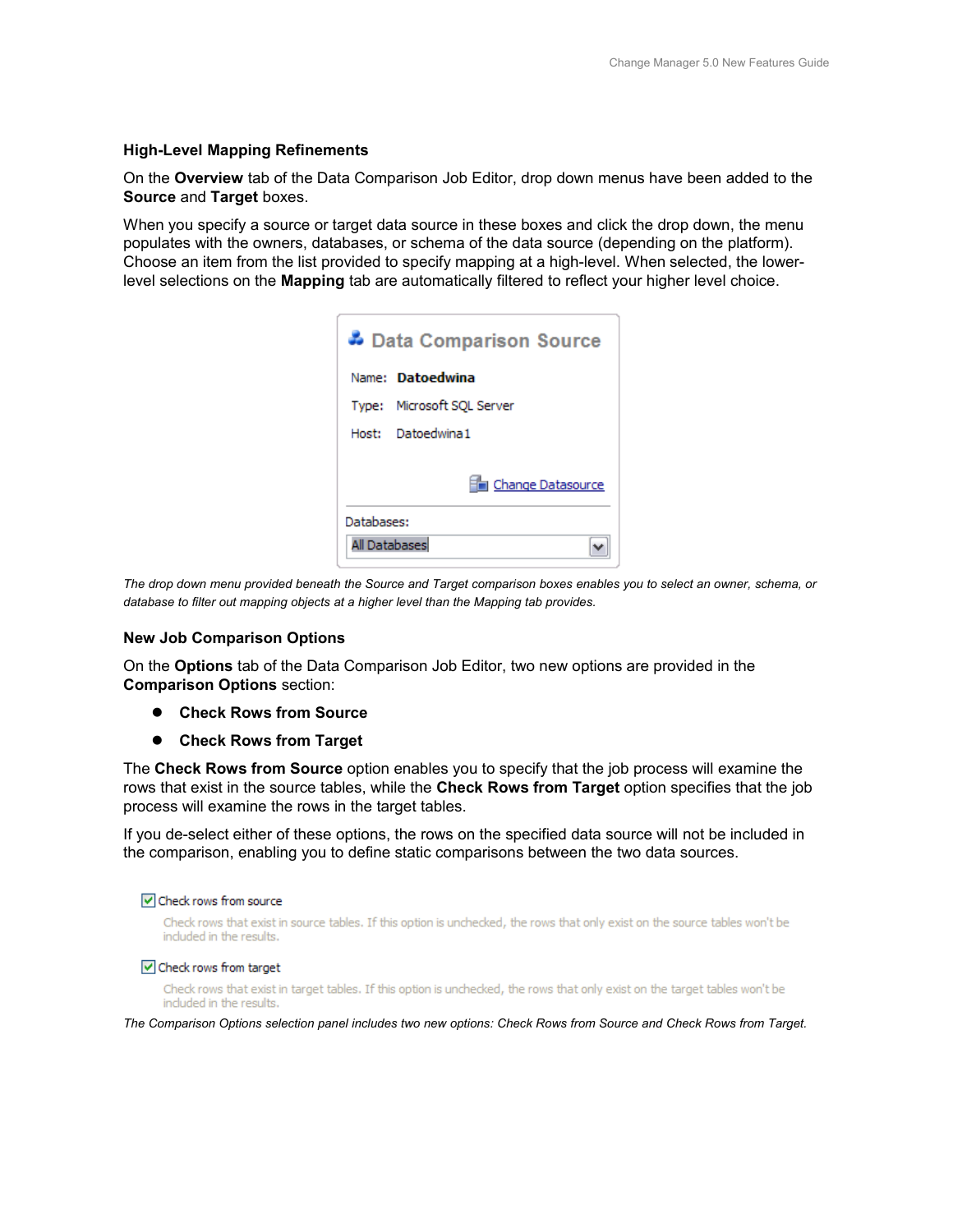## **New Job Results Options**

The **Database Results** tab contains a **Show Rows** section that contains a series of new row filtering parameters:

- $\bullet$  All
- Mismatched
- Source
- Only Source
- **•** Target
- **•** Only Target

These options define how result rows are displayed in the results tables above. This feature enables you to show only the row comparisons you want to view. If you choose to generate a synchronization script, the system automatically generates it based on the selection you have made in the **Show Rows** option.

|  |  | Show rows: ⊙ All ○ Mismatched ○ Source ○ Only source ○ Target ○ Only target |  |  |
|--|--|-----------------------------------------------------------------------------|--|--|
|  |  |                                                                             |  |  |

*The Show Rows parameters enable you to specify what rows are shown after you have run a data comparison job in the results tables.*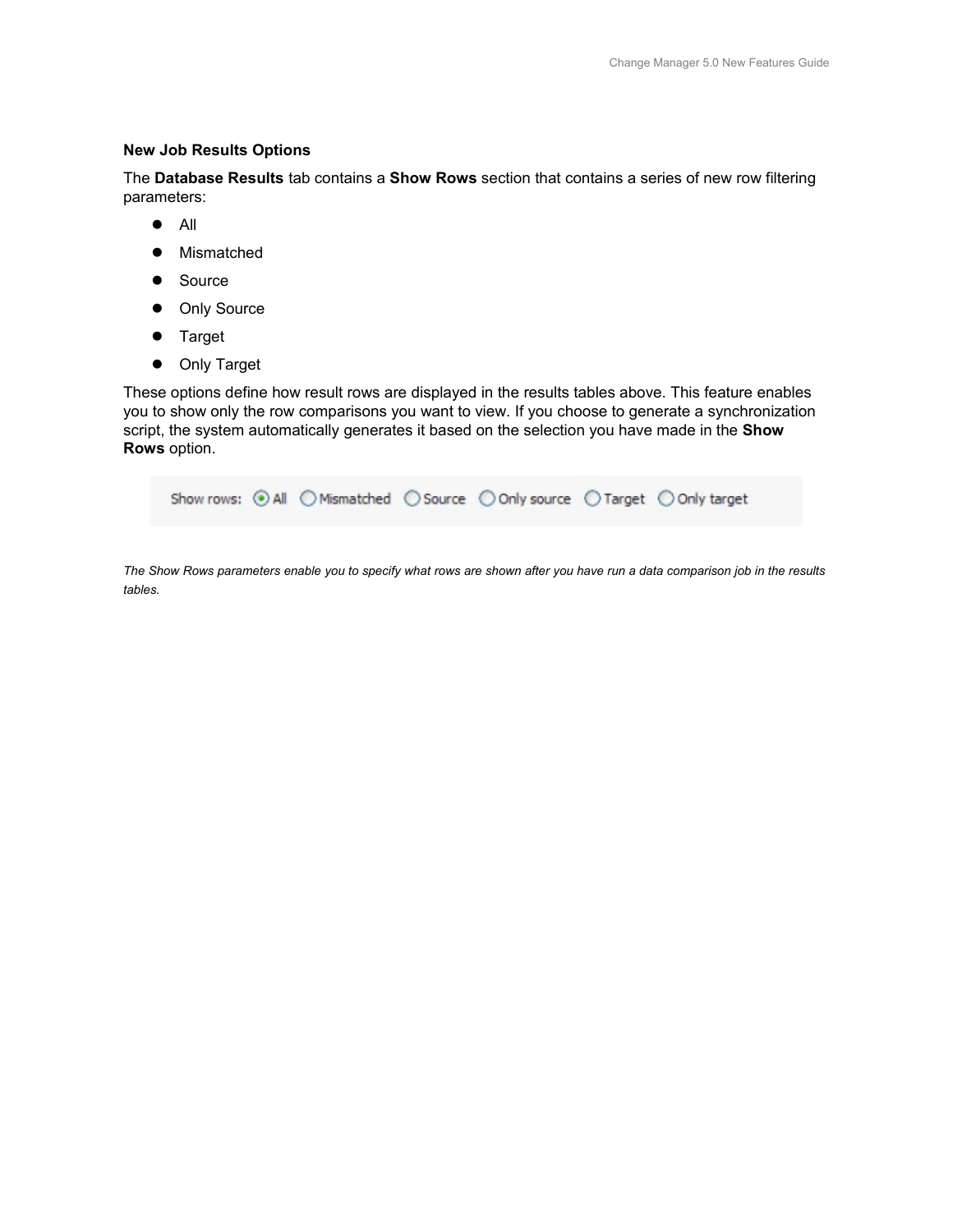## **Job Explorer**

**Job Explorer** replaces the old **Change Explorer** view for providing an organized list of data, configuration, and schema jobs to explore and manage. It includes enhanced interface features and organizational functionality to improve comprehension and the speed at which jobs can be set up, managed, and viewed in the development environment.

Jobs are organized by date created, source and target platform types, last modified, last executed, job name, data source name, job type, and module. You can use **Job Explorer** when searching for jobs of a specific name or type.

| Job Explorer $\boxtimes$                                            | Compliance   Project Explor       |
|---------------------------------------------------------------------|-----------------------------------|
|                                                                     | Arrange By                        |
| <b>Configuration Comparison J</b><br>$\left  - \right $             | Created                           |
| od Configuration Compare - Edwina<br>Datoedwina: Microsoft SQL Serv | DBMS<br>Last Modified<br>Last Run |
| TORLABSQL00_2 : Microsoft SQ                                        | Name<br>Data Source               |
| we Untitled-Config-Comparison-Job-<br>New data source: IBM DB2 LUW  | Job Type and Module<br>Job Type   |
|                                                                     | Module                            |
| Data Comparison Job<br>$\left  + \right $                           |                                   |
| <b>Configuration Archive Job</b><br>$\left  + \right $              |                                   |
| <b>Schema Comparison Job</b><br>$+$                                 |                                   |

*Job Explorer is used to manage jobs in the system and enables you to quickly sort, filter, and retrieve through a variety of categories and options.*

## **To use Job Explorer**

 Navigate to the **Job Explorer** view in the workbench and click **Arrange By**. When you select a new category, the jobs are automatically re-sorted based on your selection, with each job categorized as a node beneath the category title in the view. You can open a job by doubleclicking its name in the window and it will automatically open in the appropriate editor.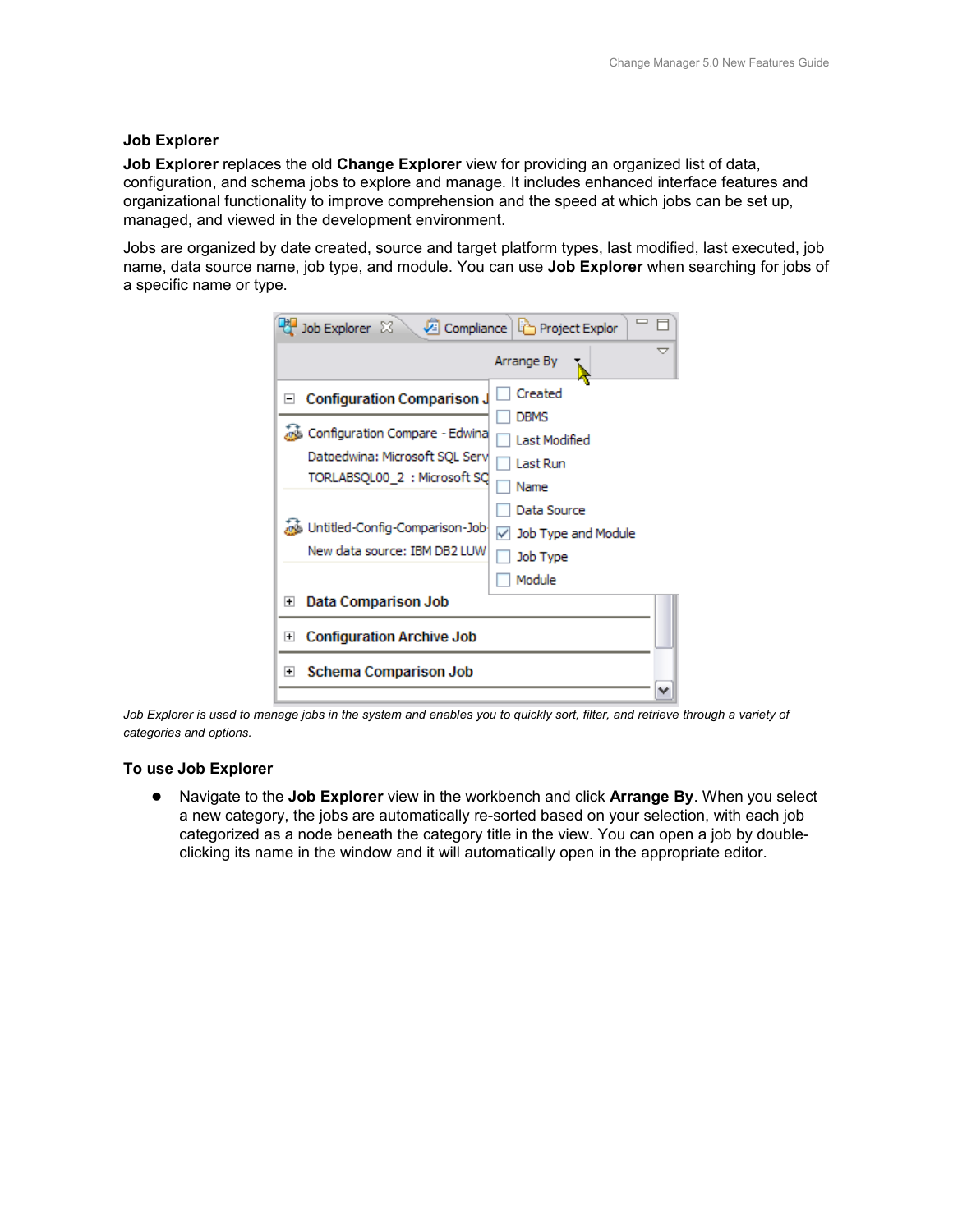## **Data Source Explorer**

**Data Source Explorer** now provides an **Auto Detect Data Sources** button for manually searching for data sources in pre-existing catalogs to add to Change Manager.

Similar to the autosearch function when you first install and run Change Manager, when you click the **Auto Detect Data Sources** button, Change Manager searches all available sources for data source definitions and then prompts you to add them to the view. This enables you to quickly and efficiently add new data sources to the system from a variety of different definition sources, without having to manually add them one at a time beyond Change Manager's initial search.



*The Data Source Explorer view bar now features the Auto Detect Data Sources button, which initiates a catalog source and prompts you to register any newly discovered data sources to Change Manager.*

## **To search for new data sources**

**•** Click the **icon in Data Source Explorer**. A window indicates that Change Manager is searching for any data source definitions in the system. If it finds any, it will prompt you and then automatically register your selections in the application.

In addition to **Auto Detect Data Sources**, Data Source Explorer also features the **Import** and **Export** commands, which enable you to import definition files from the Windows registry, Eclipse Data Tools Platform (DTP), TOAD, and other instances of Change Manager, or export the current list of registered data sources to a file for the import purposes on other systems.

| File Edit Run Search Tools Window Help                                                                                                                  |                |                                                                            |
|---------------------------------------------------------------------------------------------------------------------------------------------------------|----------------|----------------------------------------------------------------------------|
| New                                                                                                                                                     |                |                                                                            |
| Open Job                                                                                                                                                | Ctrl+Shift+O   | $\qquad \qquad =$<br><b>Data Source Explorer 23</b>                        |
| 딩 Save                                                                                                                                                  | $Ctr1+S$       | ᢦ<br>e,<br>口 写                                                             |
| 넓<br>Save As<br>ලි) Save All                                                                                                                            | Ctrl+Shift+S   | Managed Data Sources (6)<br><b>D</b> En Datoedwina (SQL Server 7.0.1094.0) |
| Revert                                                                                                                                                  |                | <b>⊕ 日 New data source (DB2 8.1.0.0)</b>                                   |
| Rename                                                                                                                                                  | F <sub>2</sub> | $\equiv$ ORA (Oracle 8.1.7.4)<br>Syb (Sybase 12.5.4.0)<br>Đ                |
| Refresh                                                                                                                                                 | F <sub>5</sub> | <b>D</b> En Sybase2 (Sybase 15.0.2.0)                                      |
| Properties                                                                                                                                              | Alt+Enter      | <b>E</b> TORLABSQL00_2 (SQL Server 8.0.2039.0)                             |
| 1 Alter DDL for TORLABSQL00 2 (vs Da<br>2.project [Change Management]<br>3 Standard - TORLABSQL00_2 Config Archi<br><u>ு</u> Import<br><b>r⊿</b> Export |                |                                                                            |
| Exit                                                                                                                                                    |                |                                                                            |

*The Import and Export commands enable you to import data source definitions from other sources, or export Change Manager's current registry to a source file.*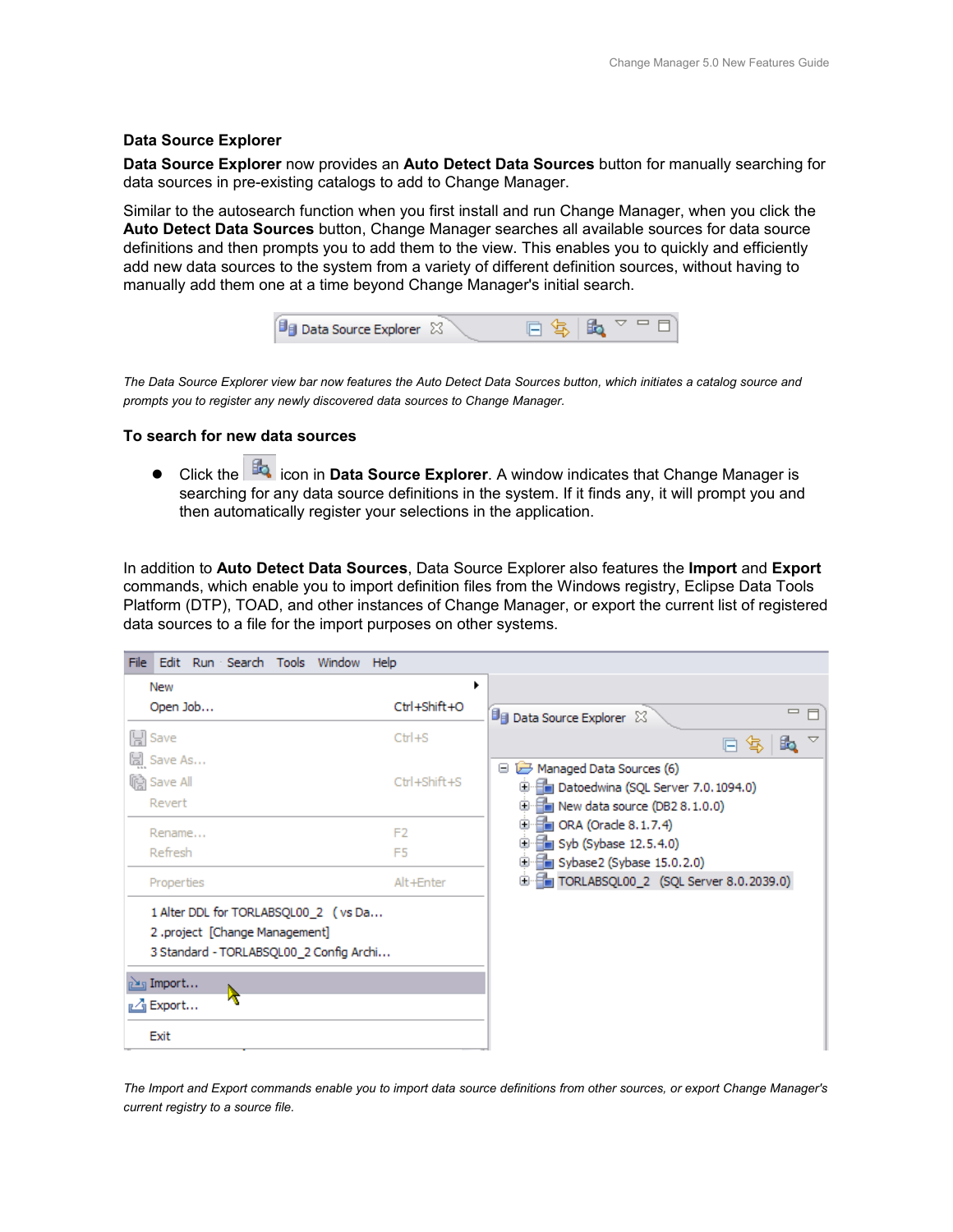## **To import data source definitions from other source providers**

 Highlight **Data Source Explorer** and select **File > Import** from the Main Menu. The **Import** dialog opens and prompts you through a series of options that specify the type of file to import, and the source provider. Complete the steps and click **OK**. **Data Source Explorer** is automatically populated with the new definitions from the imported file.

## **To export the current data source catalog**

 Highlight **Data Source Explorer** and select **File > Export** from the Main Menu. The **Export** dialog opens and prompts you through a series of options that specify the type of file to export into, and what individual data source definitions you want to provide. Complete the steps and click **OK**. The definitions file is stored in the directory path you specified.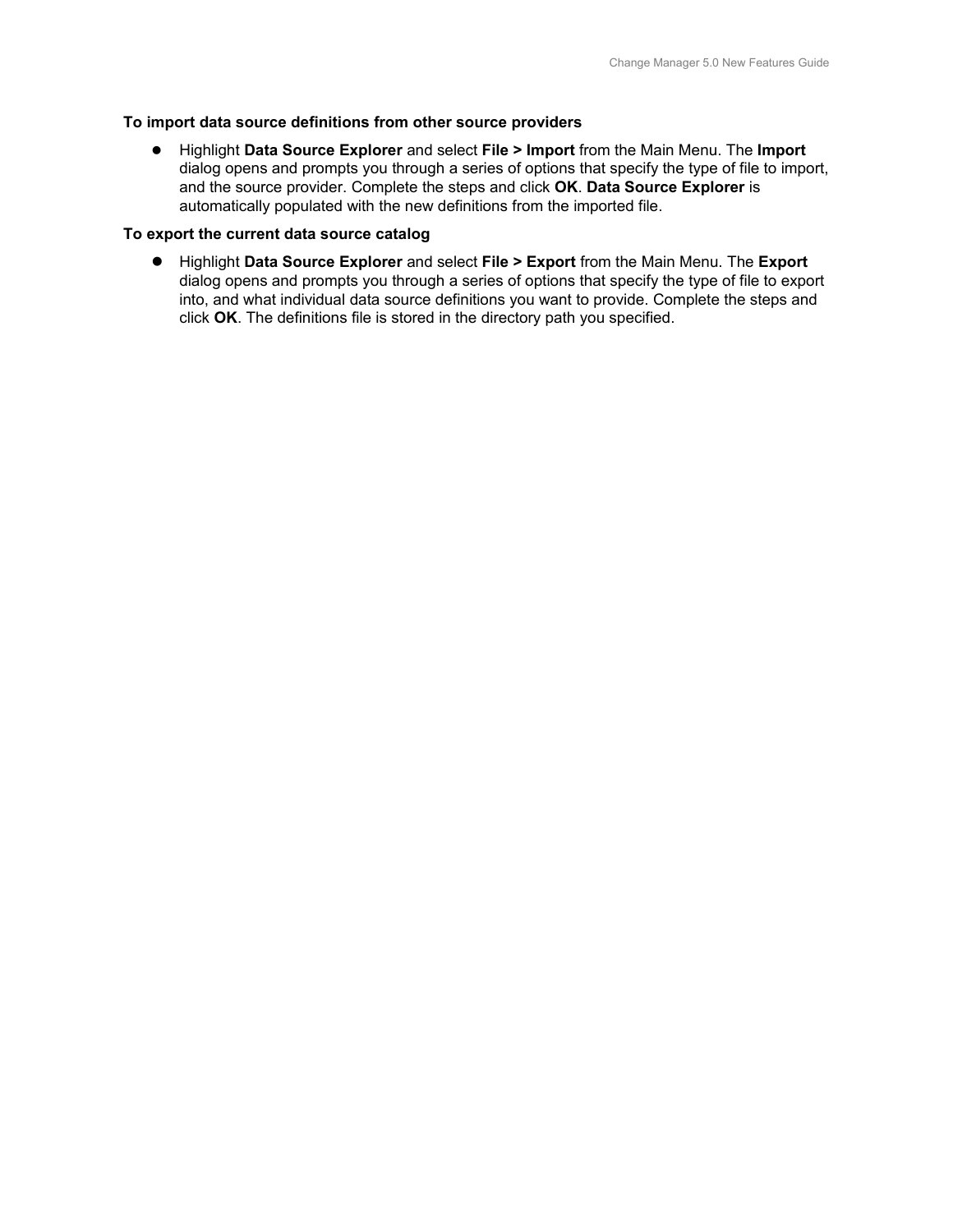## **Job Reporting**

New file formats are provided for the generation of job reports, and options are provided for all job facets of schema, configuration, and data comparisons. Additionally, a **Preview Report** command is provided that enables you to open a view of the report prior to saving it for the purposes of previewing the information.

Jobs are created on the **Results** tab of the specified editor whenever you execute the job. The **View Report** command automatically opens a report of the job in a separate window that can be read on screen, sent to your printer, or saved to disk.

In addition to the **View Report** command, the **Export Results** command enables you to produce a report file in a specified file format at a directory location of your choosing.

| 一 日<br>Configuration Compare - EdwinaLABSQL00_2 $%$ |                                                            |       |  |                                                              |  |                    |                       |
|-----------------------------------------------------|------------------------------------------------------------|-------|--|--------------------------------------------------------------|--|--------------------|-----------------------|
| $\triangleright$ Overview                           | $\triangleright$ Refinements $\triangleright$ Notification |       |  | $\triangleright$ History $\triangleright$ Comparison Results |  |                    | ь.                    |
|                                                     |                                                            |       |  |                                                              |  |                    |                       |
| <b>Comparison Summary</b>                           |                                                            |       |  |                                                              |  |                    | <b>Resolution</b>     |
|                                                     | Source: <b>Fig.</b> Datoedwina                             |       |  | Target: Fig TORLABSQL00_2                                    |  |                    | Generate a SQL Script |
|                                                     | 7-Jul-2008 4:06:37 PM                                      |       |  |                                                              |  |                    |                       |
|                                                     | ■ 42 Properties Matched                                    | 56.0% |  |                                                              |  |                    |                       |
|                                                     | 13 Properties Did Not Match 17.3%                          |       |  |                                                              |  |                    |                       |
| ⊕                                                   | 20 Properties Not Found                                    | 26.7% |  |                                                              |  |                    |                       |
|                                                     |                                                            |       |  |                                                              |  |                    |                       |
|                                                     |                                                            |       |  |                                                              |  | <b>View Report</b> | Export Results        |

*Job Reporting commands are available on the results tabs of the schema, data, and configuration job editors.*

## **To view a report**

 When a job has executed, click **View Report**. A new window opens that contains the details of the executed job in a formatted display. Use the icon buttons at the top of the window to print, save, or otherwise retain the information generated by the report.

## **To export the results of a report**

 When a job has executed, click **Export Results**. The **Export Results** dialog opens and provides a directory path field and file format options. Specify the directory where you want the report to be saved and choose its file format. Click **Finish** to complete the export.